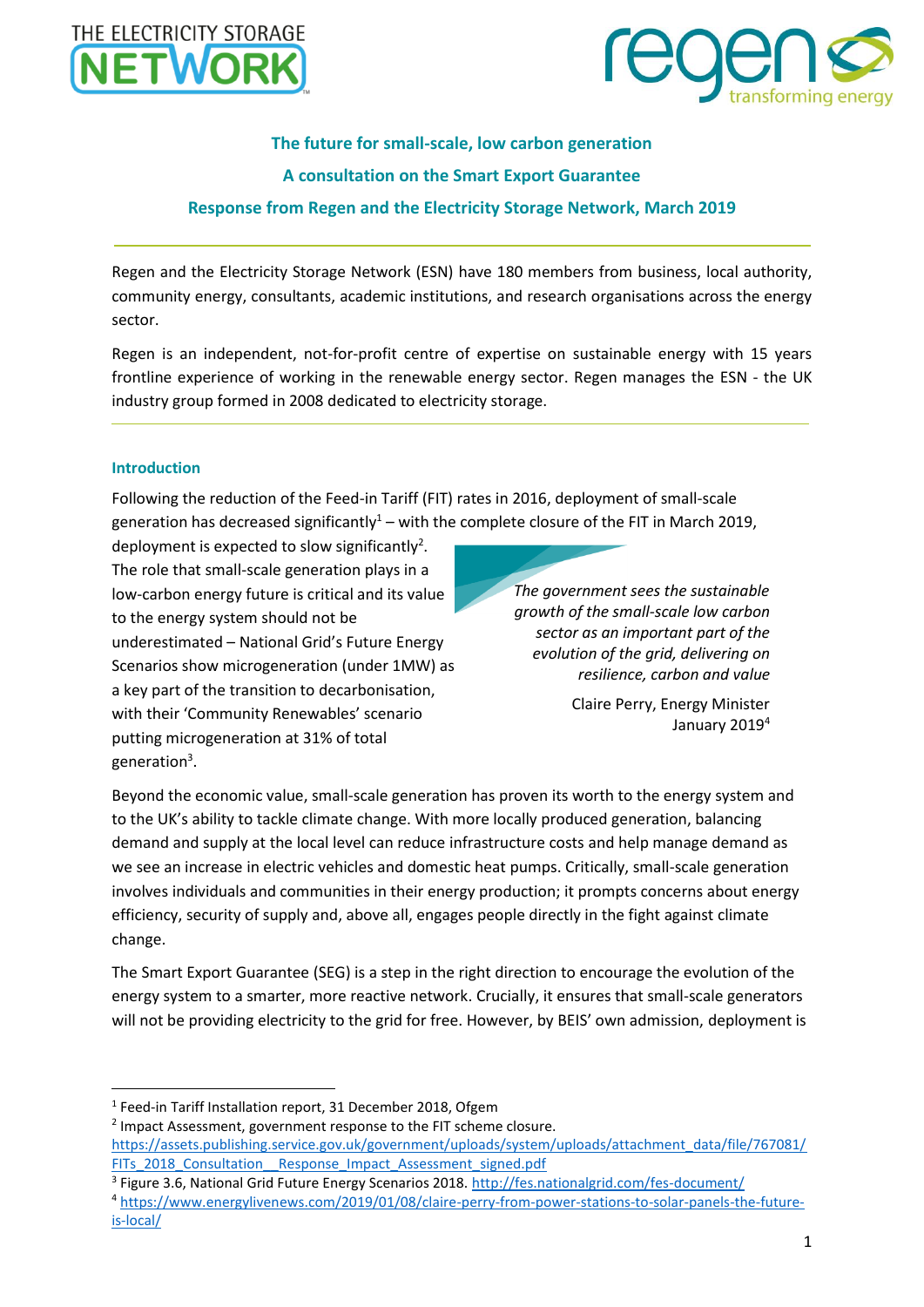# THE ELECTRICITY STORAGE



likely to be very low with no increase as the scheme progresses<sup>5</sup> and it is vital that other measures are put in place to support deployment of small-scale renewables and achieve the government's stated ambition of sustainable growth of the small-scale low carbon sector.

# **1. The future is smart**

The smart element that this scheme aims to encourage captures the ambition of the industry and the flexible, decentralised world that we are aspiring to. In some ways, the proposed dynamic element of this scheme is ahead of its time – network infrastructure is, on the whole, not quite ready to take full advantage of the smart, dynamic nature of the tariff.

We support the ambition of the scheme and agree that the government should be looking to introduce legislation ahead of technical developments, rather than retrospectively, as is usually the case. However, as we will describe below, there is some work to do by both industry and government to ensure that small-scale generators and prosumers can take advantage of the scheme.

# **2. Metering arrangements are insufficient and cost of delivery is high**

Many concerns have been raised by industry about the metering arrangements required to facilitate accurate export payments, particularly half-hourly metering for smart tariffs. Although smart meters with SMETS2<sup>6</sup> specification should be able to measure export, this is not widely tested and there are concerns that arranging access to export data with the Data Communications Company (DCC) is difficult, lengthy and potentially costly. A 2018 report by the National Audit Office (NAO) has concluded that it could be years before it is known whether the SMETS2 and DCC system works in its entirety and has also highlighted the technical difficulties experienced with installing SMETS2 meters that have not yet been overcome<sup>7</sup>. Suppliers are therefore concerned that arranging adequate metering entails cost and time that could be prohibitive for consumers.

A 2018 paper from Pixie Energy<sup>8</sup> provides a thorough and detailed analysis of the major stumbling blocks for metering arrangements and potential solutions that would need to be put in place to enable generators to access the SEG.

**Recommendation: the government should undertake testing to understand the technical and cost implications of measuring export using SMETS2 meters.**

# **3. The SEG is only practical for a narrow range of generators**

All small-scale generation under 5 MW is eligible for the SEG, consistent with the FIT, however, the range of generators and prosumers that will actually be able to take advantage of the scheme is likely to be very narrow. Feedback from our membership has been that many schemes over 50 kW are already able to negotiate PPAs, and BEIS themselves only really see this applying to assets under 30 kW. However, there is also concern that only a small number of domestic prosumers will be engaged enough to participate in the scheme. If this is the case, the number of small-scale assets

**.** 

<sup>&</sup>lt;sup>5</sup> Table 2, Impact Assessment, Consultation on Smart Export Guarantee Scheme.

[https://assets.publishing.service.gov.uk/government/uploads/system/uploads/attachment\\_data/file/769587/](https://assets.publishing.service.gov.uk/government/uploads/system/uploads/attachment_data/file/769587/smart-export-guarantee-impact-assessment.pdf) [smart-export-guarantee-impact-assessment.pdf](https://assets.publishing.service.gov.uk/government/uploads/system/uploads/attachment_data/file/769587/smart-export-guarantee-impact-assessment.pdf)

<sup>6</sup> Smart Metering Equipment Technical Specifications (SMETS)

<sup>7</sup> Rolling Out Smart Meters, National Audit Office, November 2018[. https://www.nao.org.uk/report/rolling](https://www.nao.org.uk/report/rolling-out-smart-meters/)[out-smart-meters/](https://www.nao.org.uk/report/rolling-out-smart-meters/)

<sup>&</sup>lt;sup>8</sup> Rationalising Micro-generation Export, Pixie Energy, December 2018. [https://www.cornwall](https://www.cornwall-insight.com/insight-papers/rationalising-micro-generation-exports)[insight.com/insight-papers/rationalising-micro-generation-exports](https://www.cornwall-insight.com/insight-papers/rationalising-micro-generation-exports)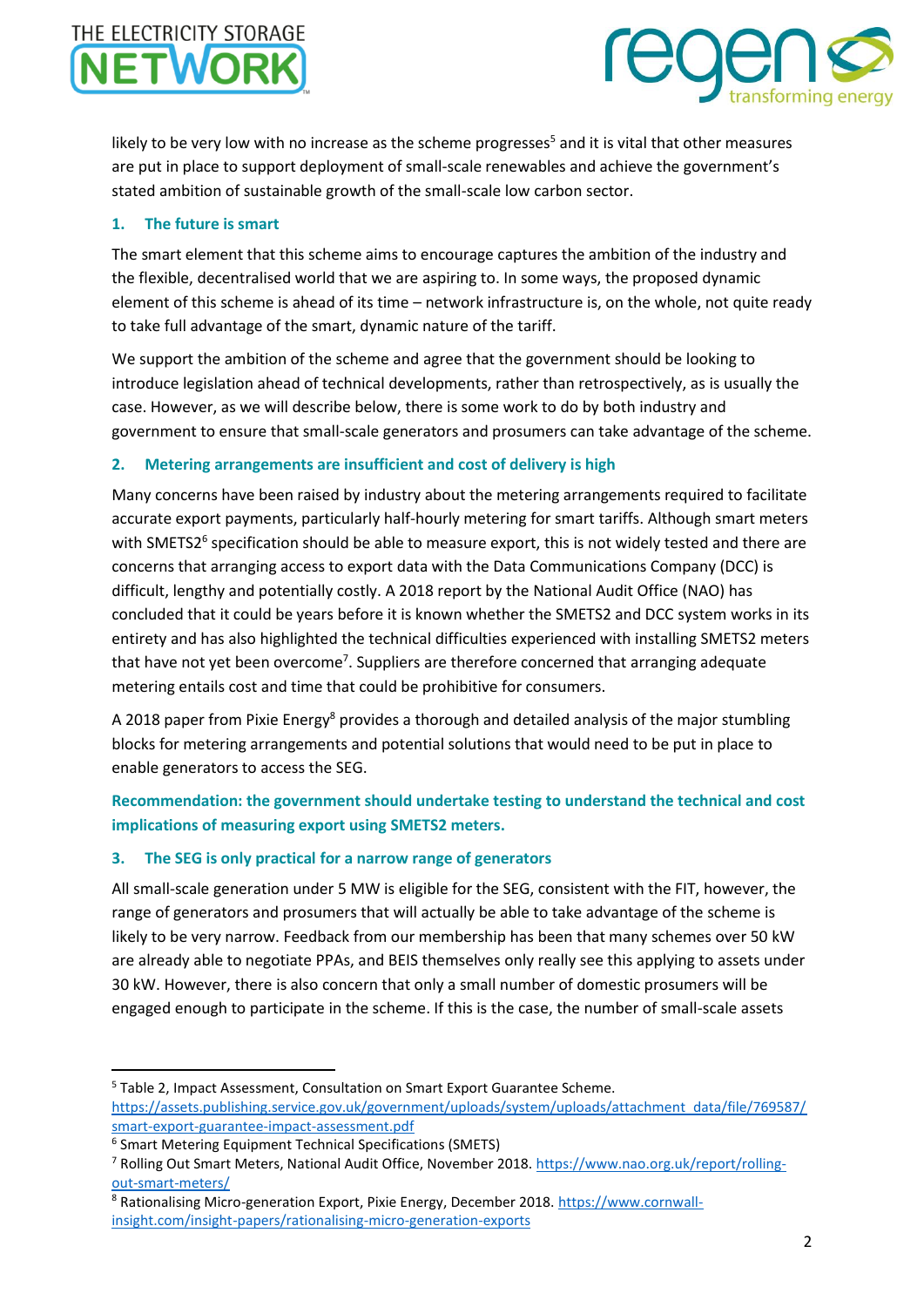



that will benefit from the scheme will be minimal, with less mainstream technologies (e.g. hydro, anaerobic digestion) being left without a viable route to market.

The offering to domestic consumers needs to therefore be as clear as possible, with easy routes for third parties to provide intermediary services such as price comparison, negotiation or aggregation. Less mainstream technologies must be supported and viable routes to market explored.

# **Recommendation: suppliers should be mandated to provide clear and easily accessible guidance for generators.**

#### **4. The SEG is unlikely to drive deployment**

The SEG is not designed to encourage or drive deployment. Our members are not anticipating a large take-up and BEIS' impact assessment only predicts a deployment rate of 3.2 MW/year of solar  $PV^9$  – this is a significant decrease on the 72 MW installed in 2018, the lowest year for installations since the reduction of the FIT rates in 2015<sup>10</sup>.

However, there are no other policies coming from government that are designed to encourage and increase deployment of small-scale renewables, despite predictions from National Grid that smallscale renewables will play a large role in the future energy mix (up to 31% of total generation (80 GW) in the 'Community Renewables' scenario) and supportive messaging from ministers.

In response to the call for evidence in Summer  $2018<sup>11</sup>$ , we made several recommendations which would help to increase the market for small-scale renewables. We are pleased that BEIS acted on our primary recommendation to provide a guaranteed route to market, but there are other steps that need to be taken to encourage further growth of the small-scale sector.

To increase deployment, we recommend that:

- A meaningful floor price is provided at a discount of the wholesale price (see question 4 of below responses for further detail).
- Ofgem should establish a clearer definition and code of conduct for marketing green tariffs green-washed tariffs are currently undermining the market for renewable energy.
- Ofgem's network charging reforms should support the local energy generation market.
- Government should exempt small-scale renewable installations from business rates.
- Innovative local supply models should be explored and enabled, including local generation tariffs, microgrids, peer-to-peer trading and aggregation.

More detail on these proposals can be found in our response to the call for evidence<sup>11</sup> and in our paper 'Local Supply: Options for selling your energy locally'<sup>12</sup>.

#### **Summary of recommendations**

1

• The government should undertake testing to understand the technical and cost implications of measuring export using SMETS2 meters.

<sup>&</sup>lt;sup>9</sup> Table 2, Impact Assessment, Consultation on Smart Export Guarantee Scheme.

[https://assets.publishing.service.gov.uk/government/uploads/system/uploads/attachment\\_data/file/769587/](https://assets.publishing.service.gov.uk/government/uploads/system/uploads/attachment_data/file/769587/smart-export-guarantee-impact-assessment.pdf) [smart-export-guarantee-impact-assessment.pdf](https://assets.publishing.service.gov.uk/government/uploads/system/uploads/attachment_data/file/769587/smart-export-guarantee-impact-assessment.pdf)

<sup>&</sup>lt;sup>10</sup> Feed-in Tariff Installation report, 31 December 2018, Ofgem

<sup>11</sup> [https://www.regen.co.uk/response-to-beis-call-for-evidence-the-future-for-small-scale-low-carbon](https://www.regen.co.uk/response-to-beis-call-for-evidence-the-future-for-small-scale-low-carbon-generation/)[generation/](https://www.regen.co.uk/response-to-beis-call-for-evidence-the-future-for-small-scale-low-carbon-generation/)

<sup>12</sup> <https://www.regen.co.uk/publications/local-supply-paper-3rd-edition/>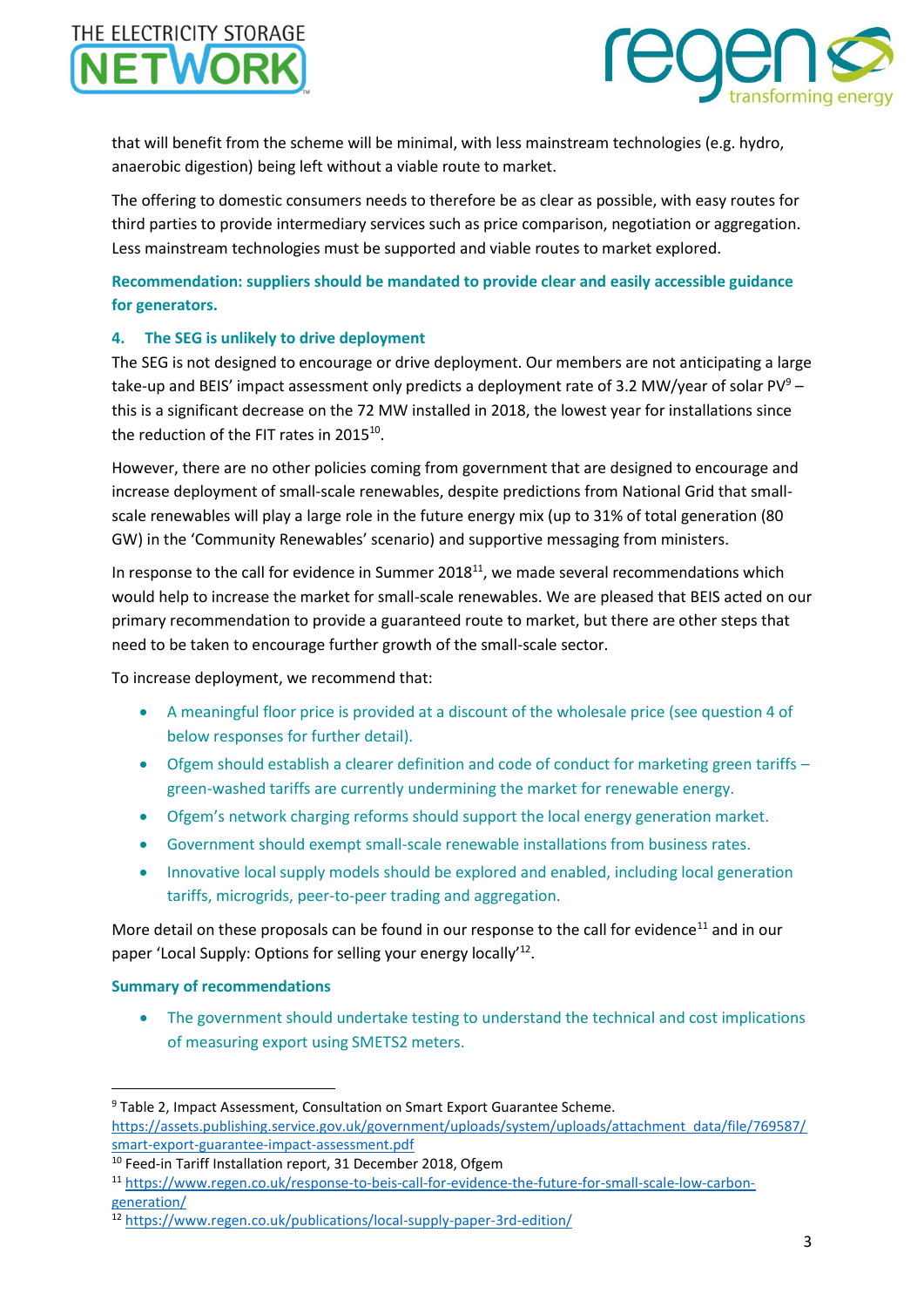



- Suppliers should be mandated to provide clear and easily accessible guidance for generators.
- BEIS should set a meaningful floor price above zero at a fixed discount to the wholesale price.
- Ofgem should put measures in place to assess whether, as the SEG scheme progresses, nonrenewable assets are benefitting from the scheme.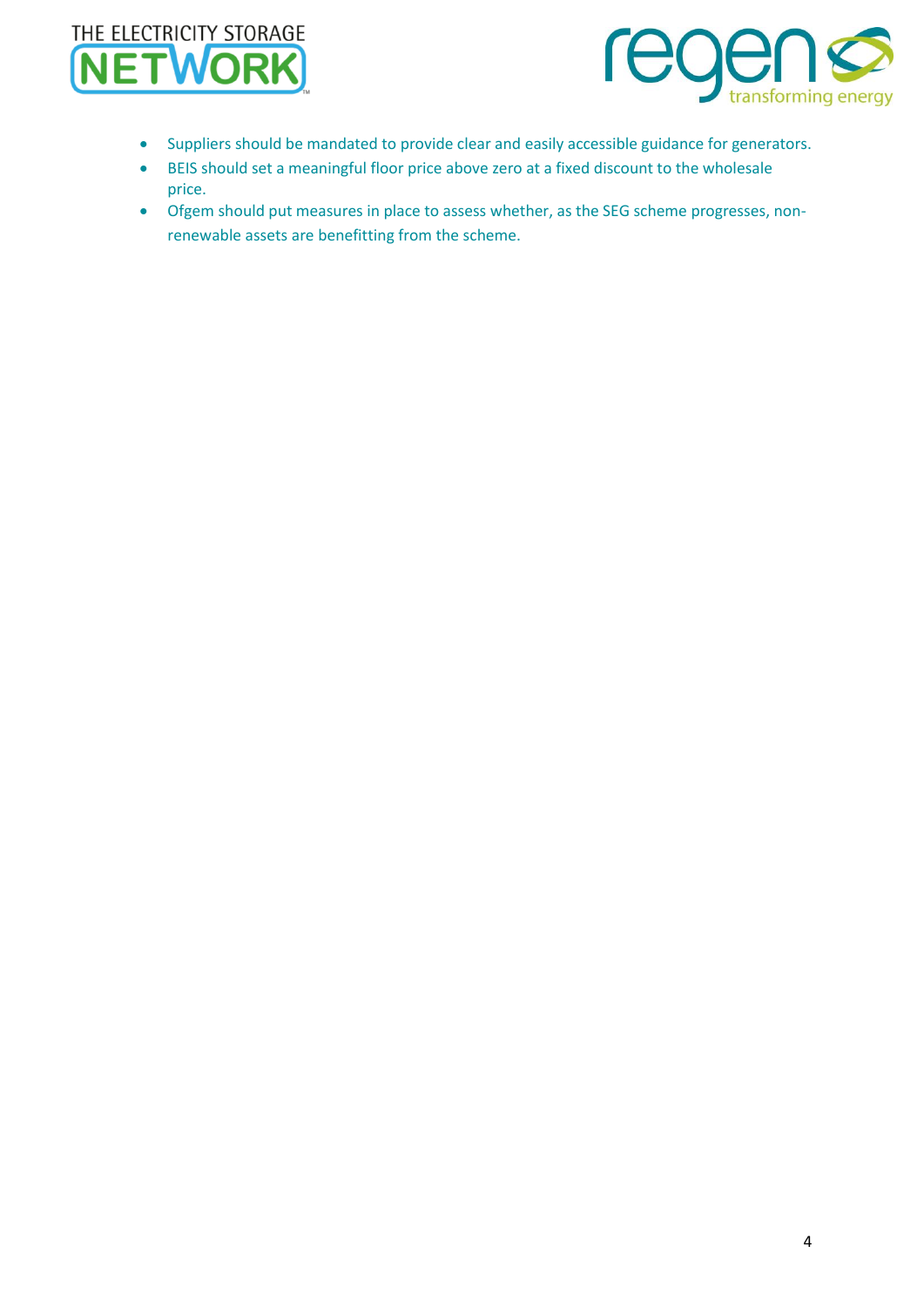

1



# **Response to consultation questions**

#### *Note: not all questions answered*

*1. Will the SEG as described provide a suitable and practical route to market for exported electricity?*

Yes, this will provide a route to market, but in practice it will only be relevant and applicable for a small range of generators. Our members have provided feedback that installations over 50 kW will already have a route to market through Power Purchase Agreements (PPAs). There is also some concern in the industry that this is too complex for domestic customers to engage with and returns will be minimal. Given that domestic customers represent 95% of Feed-in Tariff installations, this leaves a somewhat narrow range of generators that will benefit from the SEG. Technologies that are less mainstream (e.g. hydro, anaerobic digestion) will be left without support or a viable route to market.

The offering to domestic consumers needs to therefore be as clear as possible, with easy routes for third parties to provide intermediary services such as price comparison, negotiation or aggregation. Less mainstream technologies must be supported and viable routes to market explored.

**Recommendation: suppliers should be mandated to provide clear and easily accessible guidance for generators.**

#### *2. Will the SEG support innovation towards the 'smart' energy transition and if so how?*

The smart element of the SEG is certainly a move in the right direction and provides the impetus needed to truly integrate smart technologies and dynamic pricing into customer offerings. There are many positive initiatives underway to evolve the UK energy system to incorporate new data- and technology-led practices, such as Ofgem's work on market-wide half hourly settlement<sup>13</sup>. However, at present the sector has not yet evolved to a point that easily allows smart offerings, particularly at the smaller scale.

The SEG, in principle, gives a necessary push to the sector to facilitate smarter offerings, but it is unlikely that the supporting infrastructure will be in ready in the timeframes BEIS are proposing for the SEG and certainly not immediately following the closure of the Feed-in Tariff at the end of March 2019.

The design that BEIS proposes to legislate must encourage suppliers to provide a smarter tariff. Any guidance surrounding the SEG should clearly set out BEIS' expectations on suppliers to provide smart, dynamic tariffs.

# *3. Given the options set out above in table 1, what type of SEG tariff would be appropriate at this point? Please provide justification for your answer.*

The tariff mandated by BEIS must be more advanced than option A given in Table 1 – simply a tariff above zero. Suppliers may want to retain the option of offering a 'simple variable' tariff as described in option B in cases where the more advanced tariffs are not practically feasible.

*4. Do you agree that Government should not take a role in price setting, e.g. through a fixed discount against a 'wholesale price', as this would detract from the objective of the SEG, for example by reducing location and time specific price signals?*

<sup>13</sup> [https://www.ofgem.gov.uk/publications-and-updates/market-wide-half-hourly-settlement-hhs-strategic](https://www.ofgem.gov.uk/publications-and-updates/market-wide-half-hourly-settlement-hhs-strategic-outline-case)[outline-case](https://www.ofgem.gov.uk/publications-and-updates/market-wide-half-hourly-settlement-hhs-strategic-outline-case)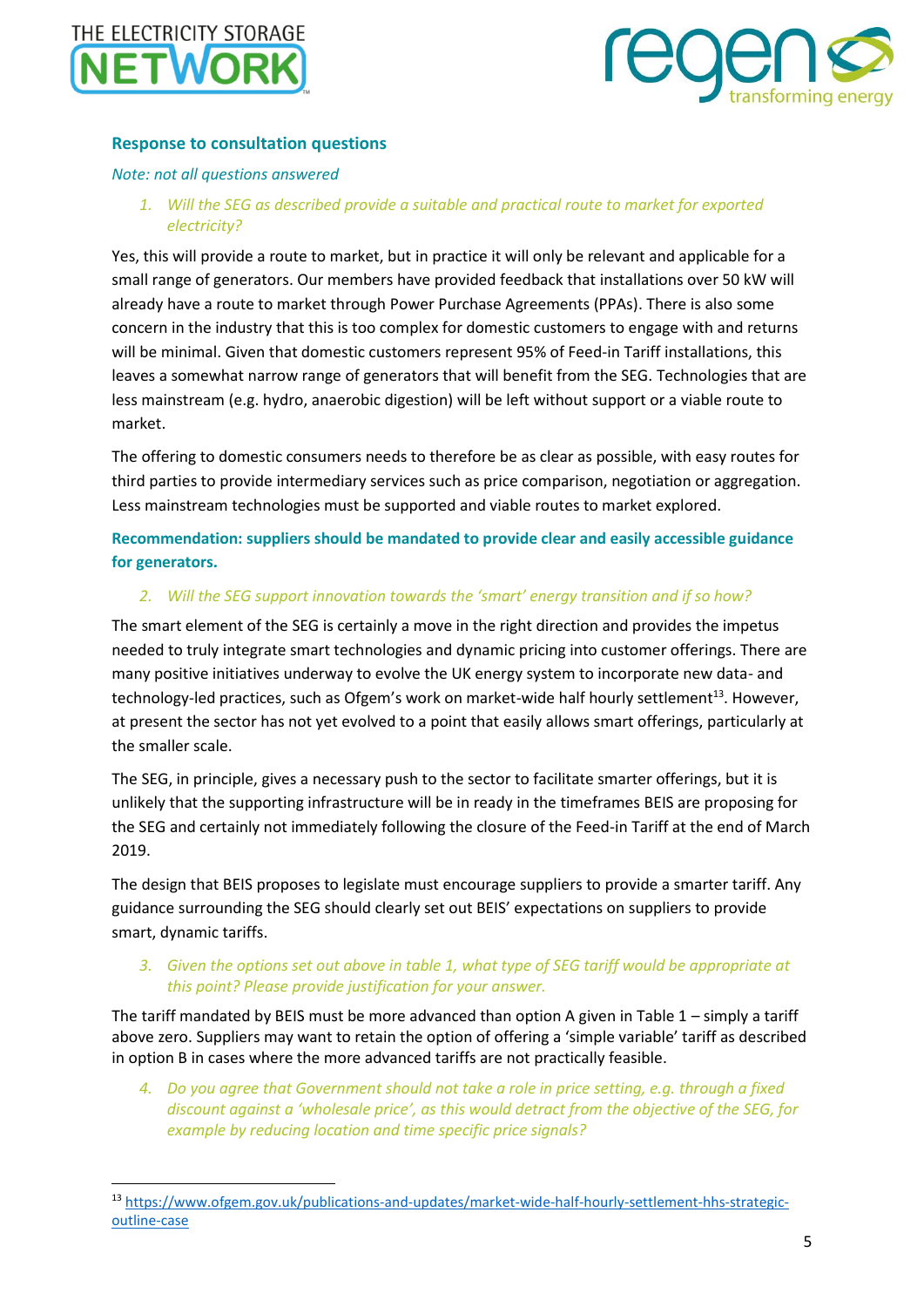



No, we do not agree.

Without a meaningful floor price, the SEG does not provide the necessary security for investment - a price that is simply above zero is not enough of a guarantee. For those generators/prosumers that do find the SEG a useful route to market, the level of risk associated with a (likely) short export contract, coupled with the absence of a guaranteed price above £0/kWh, would not encourage investment. We do not think that mandating a price at a discount of the wholesale price would 'detract from the objective of the SEG' or prohibit innovative pricing structures, although the price would need to be set in consultation with suppliers to understand administration costs.

The parallels with the Contracts for Difference (CfD) scheme should be noted and there is good practice that can be taken from this scheme when designing the SEG. For example, the tariff for intermittent generation under the CfD scheme is calculated using the Intermittent Market Reference Price which tracks the wholesale price using day-ahead data. If this provides a fair price for renewable generators at the larger scale, it could also provide a fair price for smaller scale generation.

# **Recommendation: BEIS should set a meaningful floor price above zero at a fixed discount to the wholesale price.**

*7. We are aware that whilst segments of the small-scale sector (e.g. commercial rooftop PV) are able to deploy without direct support, others, particularly some of the less mature technologies and more complex community developed schemes are still often marginal at best in delivering commercial returns. Do the proposed arrangements create additional challenges for certain segments, e.g. through reducing access to finance, and how can these be effectively mitigated through the SEG?*

The SEG will not encourage investment in less well-developed technologies or zero-marginal cost schemes without a minimum price. Technologies that are less mainstream (e.g. hydro, anaerobic digestion) will be left without support or a viable route to market.

*8. How long will it take for suppliers to put systems in place in order to administer the SEG, and what would the associated administrative costs of the SEG be? Please provide justification for your answer.*

Feedback from our membership is that best products would not be ready for implementation in the timeframes proposed for the SEG. This is due to a number of factors, but the main barriers are metering and logistical arrangements to set up data transfer with the Data Communications Company (DCC). Because of these technical and logistical problems, coupled with the additional administration to include the export values in the balancing settlement, the administrative costs are likely to be higher than they currently are for the Feed-in Tariff.

*11. What factors would suppliers consider when setting a SEG tariff, and what additional costs do suppliers expect might be incurred as a result of providing a SEG tariff?*

#### See above.

*18. Where storage is co-located with an eligible generation technology, should SEG payments be made on 'brown' electricity exported from storage or limited to exported 'green' electricity? Please explain your reasoning.*

Yes, payments to storage should be allowed through the SEG.

Storage, at any scale, has been proven to have the ability to benefit the system by providing flexibility. Not allowing storage to participate in the SEG would create additional barriers to